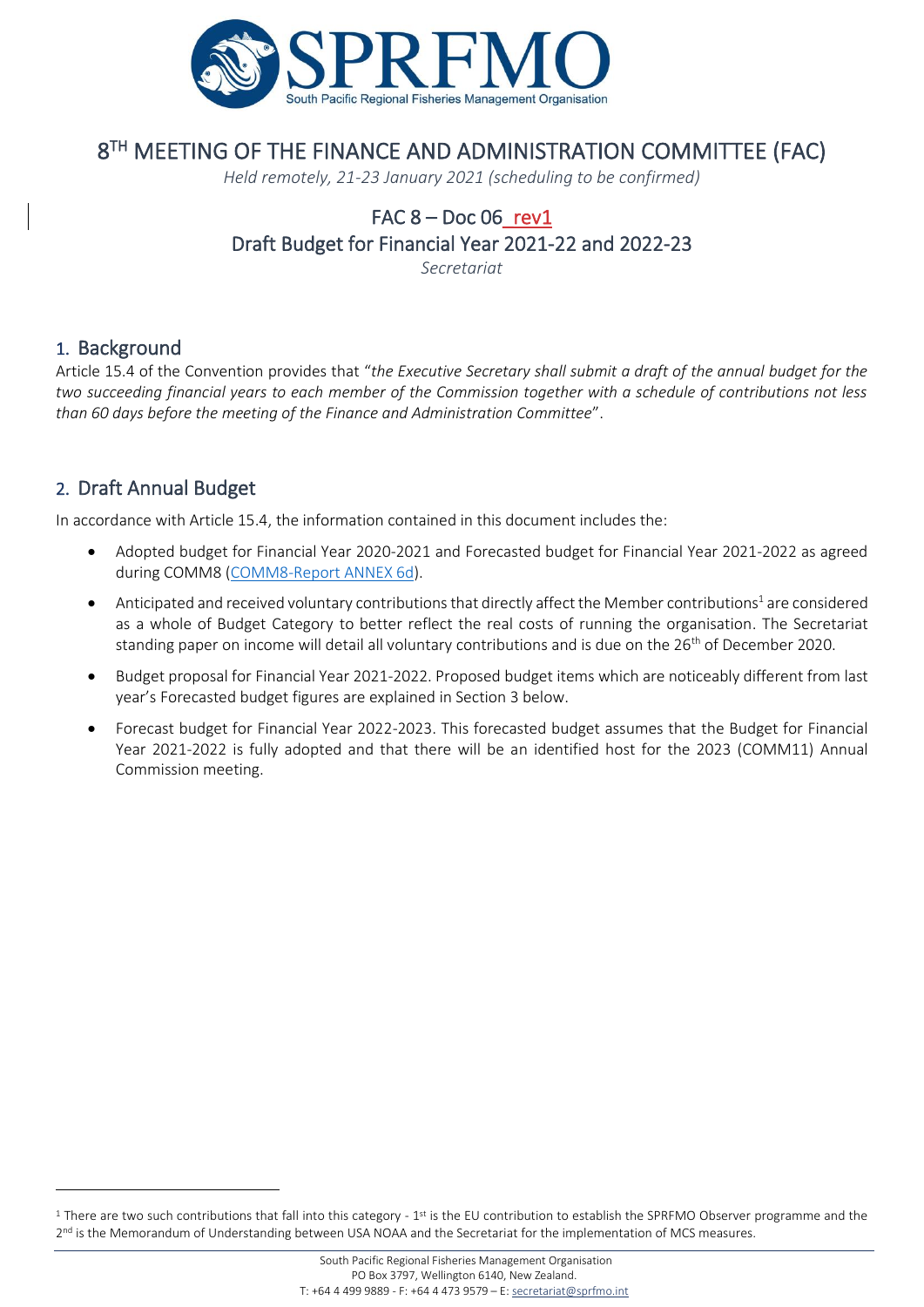

Ī

### DRAFT ANNUAL BUDGET

| South Pacific Regional Fisheries Management Organisation |  |                                                                                                        |                       |                            |                                        |                                        |  |
|----------------------------------------------------------|--|--------------------------------------------------------------------------------------------------------|-----------------------|----------------------------|----------------------------------------|----------------------------------------|--|
|                                                          |  | Proposed Budget for Financial Year 2021-22 and Forecast Budget for Financial Year 2022-23              |                       |                            |                                        |                                        |  |
|                                                          |  | (New Zealand Dollars)                                                                                  |                       |                            |                                        |                                        |  |
|                                                          |  |                                                                                                        | <b>Adopted Budget</b> | FY 2020-2021<br>Forecasted | FY 2021-2022<br><b>Budget Proposal</b> | FY 2022-2023<br><b>Forecast Budget</b> |  |
| <b>Main Budget Categories</b>                            |  | <b>Budget Items</b>                                                                                    | 2020-2021             | 2021-2022                  | 2021-2022                              | 2022-2023                              |  |
| 1. Personnel Cost                                        |  |                                                                                                        |                       |                            | <b>Financial Regulation 2.1</b>        | <b>Financial Regulation 2.1</b>        |  |
|                                                          |  | 1.1 Salaries                                                                                           |                       |                            |                                        |                                        |  |
|                                                          |  | Professional Category (PC)                                                                             |                       |                            |                                        |                                        |  |
|                                                          |  | Executive Secretary (P5)                                                                               | 236 000               | 247 000                    | 231 000                                | 240 000                                |  |
|                                                          |  | Data Manager (P3)                                                                                      | 159 000               | 167 000                    | 175 000                                | 179 000                                |  |
|                                                          |  | Compliance Manager (P3)                                                                                | 144 000               | 152 000                    | 168 000                                | 174 000                                |  |
|                                                          |  | Communication and Co-ordination Officer (P1)                                                           | 98 000                | 103 000                    | 125 000                                | 127 000                                |  |
|                                                          |  | General Services Category (GSC)<br>Finance and Office Manager                                          | 78 000                | 82 000                     | 82 000                                 | 88 000                                 |  |
|                                                          |  | IT Manager                                                                                             | 39 000                | 41 000                     | 41 000                                 | 44 00C                                 |  |
|                                                          |  | Programme coordinator (temporary)                                                                      |                       | 0000                       | 38 000                                 | 38 000                                 |  |
|                                                          |  | Total Staff Salary Cost                                                                                | 754 000               | 792 000                    | 860 000                                | 890 000                                |  |
|                                                          |  | 1.2 Insurance                                                                                          |                       |                            |                                        |                                        |  |
|                                                          |  | Health Insurance (3 PC)                                                                                | 30 000                | 30 000                     | 30 000                                 | 36 000                                 |  |
|                                                          |  | Life Insurance                                                                                         | 6 0 0 0               | 6 0 0 0                    | 6 0 0 0                                | 6000                                   |  |
|                                                          |  | ACC (1 PC and 2 GSC)                                                                                   | 1 0 0 0               | 1 0 0 0                    | 1 0 0 0                                | 1 0 0 0                                |  |
|                                                          |  | <b>Total Insurance Cost</b>                                                                            | 37 000                | 37 000                     | 37 000                                 | 43 000                                 |  |
|                                                          |  | 1.3 Home Leave<br>1.4 Staff Training & Other Professional Development                                  | 8 0 0 0<br>15 000     | 18 000<br>15 000           | 10 000<br>20 000                       | 20 000<br>20 000                       |  |
|                                                          |  | 1.5 Cost Associated with Staff Conflict Resolution                                                     | 5 0 0 0               | 5 0 0 0                    | 5 0 0 0                                |                                        |  |
|                                                          |  | Subtotal Personnel Cost                                                                                | 819 000               | 867 000                    | 932 000                                | 973 000                                |  |
| 2. Premises and Equipment                                |  |                                                                                                        |                       |                            |                                        |                                        |  |
|                                                          |  | 2.1 Premises                                                                                           |                       |                            |                                        |                                        |  |
|                                                          |  | Office Rent (includes common area charges)                                                             | 57 000                | 60 000                     | 60 000                                 | 62 000                                 |  |
|                                                          |  | Property Insurance                                                                                     | 2 0 0 0               | 2 0 0 0                    | 2 0 0 0                                | 3 0 0 0                                |  |
|                                                          |  | Power                                                                                                  | 4 0 0 0               | 4 0 0 0                    | 4 0 0 0                                | 5 0 0 0                                |  |
|                                                          |  | Cleaning                                                                                               | 3 0 0 0               | 3 0 0 0                    | 3 0 0 0                                | 4 0 0 0                                |  |
|                                                          |  | <b>Total Premises Cost</b><br>2.2 IT/Computer Hardware                                                 | 66 000<br>23 000      | 69 000<br>15 000           | 69 000<br>15 000                       | 74 000<br>15 000                       |  |
|                                                          |  | 2.3 Office Equipment and Supplies                                                                      | 8 0 0 0               | 8 0 0 0                    | 8 0 0 0                                | 8 0 0 0                                |  |
|                                                          |  | <b>Subtotal Premises and Equipment</b>                                                                 | 97 000                | 92 000                     | 92 000                                 | 97 000                                 |  |
| 3. Meetings and Travel                                   |  |                                                                                                        |                       |                            |                                        |                                        |  |
|                                                          |  | 3.1 CTC and Annual Commission Meeting                                                                  | 75 000                | 55 000                     | 75 000                                 | 80 000                                 |  |
|                                                          |  | 3.2 Scientific Committee Meeting                                                                       | 5 0 0 0               | 25 000                     | 25 000                                 | 30 000                                 |  |
|                                                          |  | 3.3 Other Meetings and Travel                                                                          | 44 000                | 28 000                     | 20 000                                 | 24 000                                 |  |
|                                                          |  | 3.4 Cost Associated with Hosting a Meeting                                                             | 6 0 0 0               | 6 0 0 0                    | 6 0 0 0                                | 7000                                   |  |
|                                                          |  | <b>Subtotal Meetings and Travel</b>                                                                    | 130 000               | 114 000                    | 126 000                                | 141 000                                |  |
| 4. Information and Communication                         |  |                                                                                                        |                       |                            |                                        |                                        |  |
|                                                          |  | 4.1 Telephone and Internet<br>4.2 Computer Expenses and IT Support                                     | 9 0 0 0<br>5 0 0 0    | 9 0 0 0<br>6 0 0 0         | 9000<br>10 000                         | 10 000<br>11000                        |  |
|                                                          |  | 4.3 Website Expenses                                                                                   | 5 0 0 0               | 5 0 0 0                    | 5 0 0 0                                | 6 0 0 0                                |  |
|                                                          |  | 4.4 Database Regular Costs                                                                             | 25 000                | 25 000                     | 25 000                                 | 26 000                                 |  |
|                                                          |  | 4.5 Database Development                                                                               | 52 000                | 30 000                     | 30 000                                 | 35 000                                 |  |
|                                                          |  | Subtotal Information and Communication                                                                 | 96 000                | 75 000                     | 79 000                                 | 88 000                                 |  |
| 5. Operational Expenses                                  |  |                                                                                                        |                       |                            |                                        |                                        |  |
|                                                          |  | 5.1 Auditors                                                                                           | 8 0 0 0               | 8 0 0 0                    | 8 0 0 0                                | 9000                                   |  |
|                                                          |  | 5.2 Stationeries, Printing and Publications                                                            | 5 0 0 0               | 5 0 0 0                    | 5 0 0 0                                | 6 0 0 0                                |  |
|                                                          |  | 5.3 Bank and Post Services                                                                             | 4 0 0 0               | 4 0 0 0                    | 4 UUL                                  | <b>5 UUL</b>                           |  |
|                                                          |  | 5.4 Hospitality<br>5.5 Other General Expenses                                                          | 3 0 0 0<br>10 000     | 3 0 0 0<br>10 000          | 3 0 0 0<br>10 000                      | 3 0 0 0<br>10 000                      |  |
|                                                          |  | <b>Subtotal Operational Expenses</b>                                                                   | 30 000                | 30 000                     | 30 000                                 | 33 000                                 |  |
| 6. SPRFMO VMS                                            |  |                                                                                                        |                       |                            |                                        |                                        |  |
|                                                          |  | 6.1 Contingency (10% of annual fee)                                                                    | 10 000                | 10 000                     | 10 000                                 | 10 000                                 |  |
|                                                          |  | 6.2 Annual Fee                                                                                         | 98 000                | 98 000                     | 98 000                                 | 100 000                                |  |
|                                                          |  | <b>Subtotal VMS</b>                                                                                    | 108 000               | 108 000                    | 108 000                                | 110 000                                |  |
| 7. Non - Routine Expenses                                |  |                                                                                                        |                       |                            |                                        |                                        |  |
|                                                          |  | 7.1 SPRFMO Observer Programme Accreditation Provider                                                   | 40 000                | 60 000                     | 80 000                                 | 80 000                                 |  |
|                                                          |  | 7.2 Rebuilding the Contingency Fund                                                                    | 20 000                | 20 000                     | 20 000                                 | 30 000                                 |  |
|                                                          |  | 7.3 SPRFMO 10 year anniversary campaign                                                                |                       | $\mathbf 0$                |                                        | 20 000                                 |  |
|                                                          |  | 7.4 Recruitment and installation of Compliance Manager<br>7.5 Recruitment and installation of Exec sec | 65 000<br>0 0 0 0     | 0 0 0 0<br>0 0 0 0         | -0<br>85 000                           |                                        |  |
|                                                          |  | Subtotal Non - Routine Expenses                                                                        | 125 000               | 80 000                     | 185 000                                | 130 000                                |  |
| Subtotal                                                 |  |                                                                                                        | 1 405 000             | 1 366 000                  | 1 552 000                              | 1572000                                |  |
| 8. Scientific Support                                    |  | (see FR2 Para 4)                                                                                       | 80 000                | 44 000                     | 44 000                                 | 50 000                                 |  |
| 9. Developing States                                     |  | (see FR2 Para 4)                                                                                       | 55 965                | 35 000                     | 30 000                                 | 30 000                                 |  |
| <b>Grand Total</b>                                       |  |                                                                                                        | 1540965               | 1 445 000                  | 1626000                                | 1652000                                |  |
| Voluntary Contributions affecting the budget             |  |                                                                                                        | 175 890               | 0                          | 230 000                                | 190 000                                |  |
| <b>Net Total</b>                                         |  |                                                                                                        | 1 365 075             | 1 445 000                  | 1 396 000                              | 1 462 000                              |  |